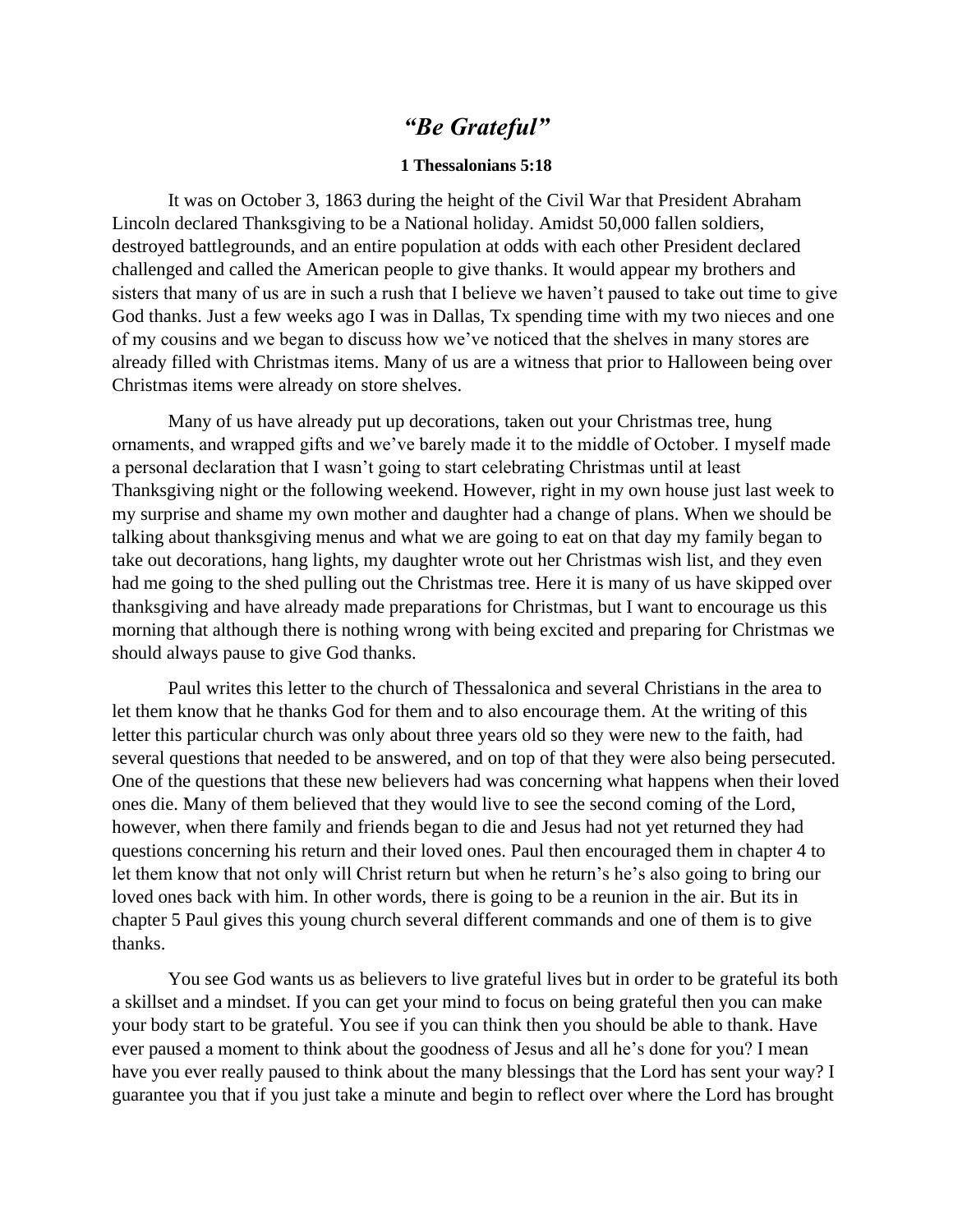you from and what all he has brought you through I guarantee that you'll start to feel better. You see sometimes we think that our situation is just so bad, but maybe you should take a minute and go visit a nursing home, a prison, or a mental institution and you'll start to be grateful.

**1. The Discipline of Thanksgiving:** Paul first shows us The Discipline of Thanksgiving. We need to understand it take spiritual discipline to be grateful. Paul didn't say to give thanks because of everything, but he did say to give thanks in everything. You see we all will one day experience somethings that we can't say "Lord thank you because of it" but we can say "Lord thank you" while we're in it. No child of God I don't thank the Lord for this Pandemic, but I can tell the Lord thank you while I'm in it. You show discipline in your thanksgiving when even though the Lord hasn't brought you out of it, you can still give God thanks while you in it.

You see its easy to tell the Lord thank you once he's brought you out of it, and its easy to tell the Lord thank you once you're now on the other side of it, but God wants to know can you still give him glory while you're in it. Its easy to give God praise when all of your bills are praise but can you still praise God when your bills are past due and your checking account says insufficient funds. It easy to tell the Lord thank you when your health is fine but can you still give God a thank you when the doctors say you might have cancer, or you sick and it seem like you can't get well. One of the signs of spiritual maturity is when you can give God praise and you can tell Him thank you when that's all you really have to give Him.

Now here it is these Christians in Thessalonica who are young in the faith are confused, they're being persecuted, they've lost friends and loved ones, yet Paul says to tell God thank you while you're in it. Because if you can give God praise while you're in your storm just imagine how you gone praise God once he brings you ought of it, and I want to suggest that if you learn to tell God thank you while you in it, your attitude of gratitude can move the Lord to bring you out of it. I wish I had a church in here that can help me testify that I may be in it and going through it now but I've made up in my mind that I'm gone keep on praising God and telling God thank you until he brings me out of this.

I know sometimes we get caught up in throwing a pity party and we have this woe is me complex but sometimes you just need to wake up in the morning and don't ask God for anything but just start telling Him thank you for everything. I guarantee you that if you just start telling God thank you you'll start to realize that you are far more blessed than what you think. If you can pause and tell God thank you you'll begin to realize that you good days out weigh your bad days. Learn to thank God for the small victories such as: breath in your body, activity your limbs, food in the refrigerator, family that loves you, a roof over your head, clothes on your back, a job to go, children that get on your nerves. The problem with some of us is that we spend the majority of our lives and time comparing our situations to somebody else, but you have to learn to be content with where you are and with what the Lord has blessed you with and learn to tell God thank you despite the situation that you find yourself in. Be grateful.

*2. The Desire for Thanksgiving:* Paul shows us first The Discipline of Thanksgiving but next he shows us The Desire for Thanksgiving. Paul says that this is the will of God concerning you. Do you know what makes God happy? We as believers make God happy when we give him glory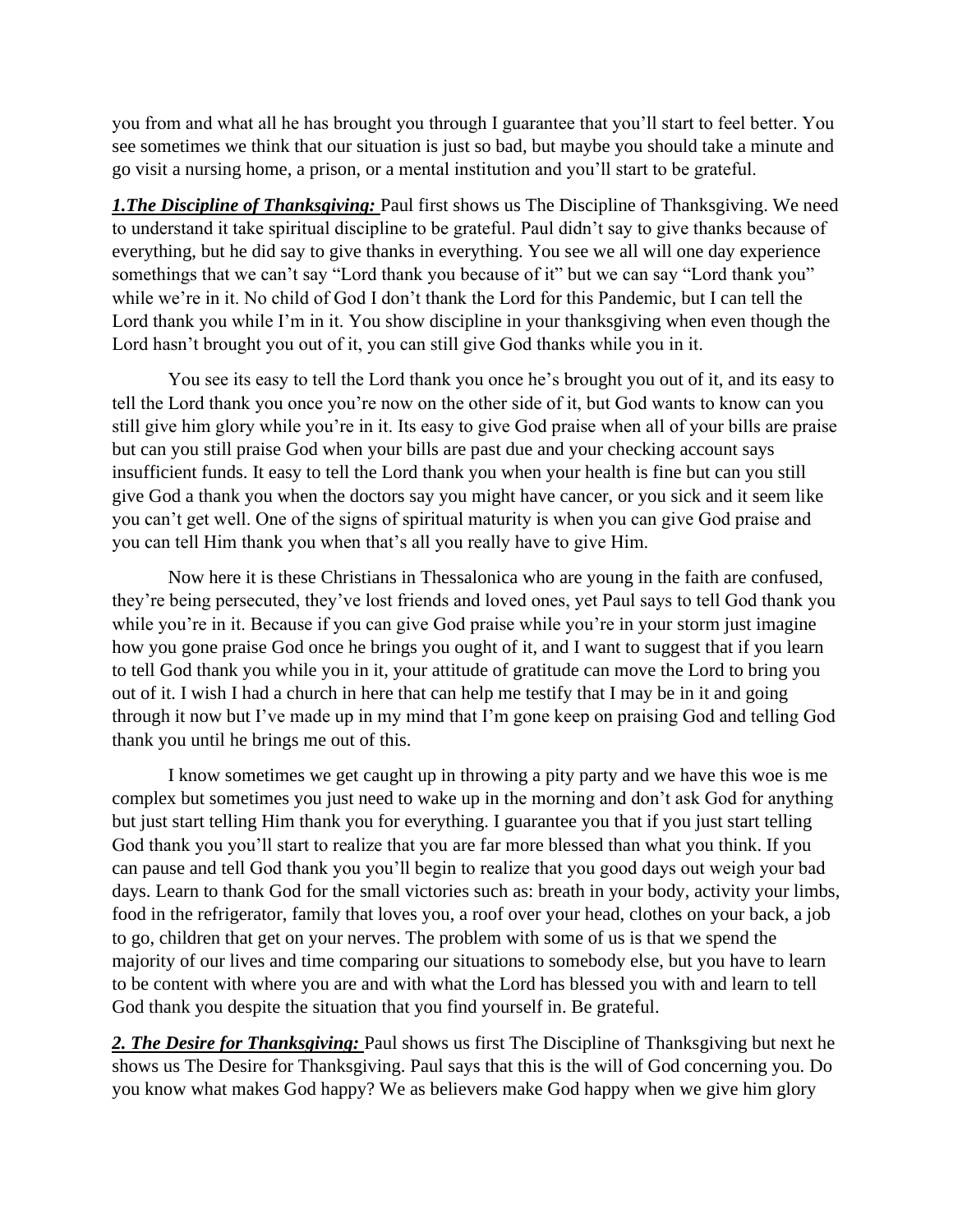and tell him thank you even though he hasn't brought us out of our present situation yet. Paul lets us know that this is the will of God for you life, for you to be grateful even in uncomfortable situations. I know many of us are praying for the Lord to bring us out of this and to deliver us from certain situations but it could be that the reason why God hasn't brought you out yet isn't because he's punishing you but because he's developing you.

We're quickly approaching thanksgiving and I know some of us are making preparations for our sweet potato pies, peach cobbler, and homemade pound cakes but its something interesting about all three of those desserts. All of them need to be baked in an oven somewhere between 350-400 degrees. Now if you pull it out of the oven to soon its going to be undone and mucky, but if you pull it out to late its going to be dried out and hard. For every dessert there is an appointed time that you have to take it out of the oven so that it can taste and be at its best. Well, sometimes in our spiritual lives God has to place us in the oven and sometimes the oven is very uncomfortable. The oven is hot, its uncomfortable, it doesn't feel good and you really want the Lord to bring you out of the heat as soon as possible but God already knows that if he take you ought to soon you'll be undone, and if he lets you stay to long than you'll be hard, but he knows just when to bring you out of the heat. You just need to learn to tell God thank you because when he does bring you ought you're going to come out better than when you went in there.

Let me throw this in the gumbo while I'm standing over the pot. All of us have made the mistake of becoming preoccupied while cooking. Some of us become preoccupied by watching television and some of us even fall asleep while cooking, but I'm so glad that we serve a God that his eyes don't get heavy while we are in the hot ovens of this life and just when we feel as if God has forsaken us or forgotten about us that's when he'll show up and bring us out but you just need to make sure that you keep telling the Lord thank you while you in it.

*3. The Disciple of Thanksgiving:* We've seen The Discipline of Thanksgiving, The Desire for Thanksgiving, but finally let's see The Disciple of Thanksgiving. Paul brings this command to a close by saying that this is the will or desire of God in Christ Jesus concerning you. Now when Paul writes this letter and gives this command he isn't talking to nonbelievers but he's talking to the house of faith. He's talking to Christians. You see the reason why some people can't be grateful and give God thanks is because they not in Christ. That's why you got those people that's always complaining, if its not one thing its another, they never have a good day, they always sick and they never feeling good. A good sign that they not in Christ is the fact that they always complaining and they talk like they defeated, but when you a disciple of Christ and you know you in Christ we have a different conversation.

We can live grateful lives and have grateful conversations because even though we in it we have a different perspective from the world that sooner or later God is going to turn it around in our favor. The world says that its not going to get any better and that all hope is lost but the disciple say's "weeping may endure for a night, but joy comes in the morning." The world says that everything is doom and gloom but a disciple say's that "no weapon formed against me is going to prosper." Real disciples learn to give God thanks because we know we serve a good that even while we're in it he's still good, faithful, just, merciful, and kind. I wish I had somebody